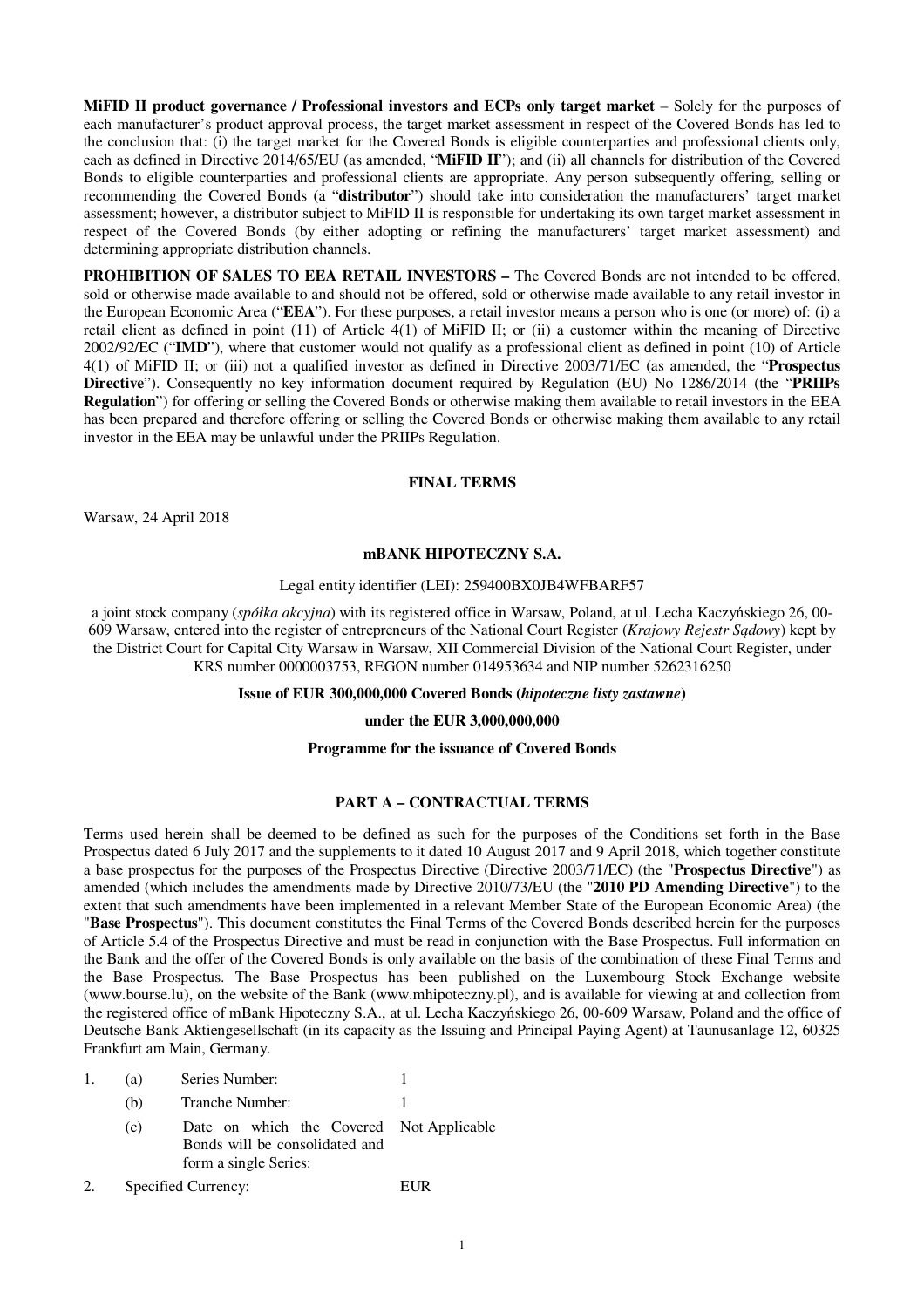3. Aggregate Nominal Amount:

|                                                                                                     | (a)                                                                                                      | Series:                            | EUR 300,000,000                                                                        |  |
|-----------------------------------------------------------------------------------------------------|----------------------------------------------------------------------------------------------------------|------------------------------------|----------------------------------------------------------------------------------------|--|
|                                                                                                     | (b)                                                                                                      | Tranche:                           | EUR 300,000,000                                                                        |  |
|                                                                                                     | (c)                                                                                                      | <b>Issue Price:</b>                | 100.00 per cent. of the Aggregate Nominal Amount of the Tranche                        |  |
| 4.                                                                                                  | (a)                                                                                                      | Specified Denominations:           | EUR 100,000                                                                            |  |
|                                                                                                     | (b)                                                                                                      | <b>Calculation Amount:</b>         | EUR 100,000                                                                            |  |
| 5.                                                                                                  | (a)                                                                                                      | <b>Issue Date:</b>                 | 26 April 2018                                                                          |  |
|                                                                                                     | (b)                                                                                                      | <b>Interest Commencement Date:</b> |                                                                                        |  |
|                                                                                                     | Period to Maturity Date:                                                                                 |                                    | <b>Issue Date</b>                                                                      |  |
|                                                                                                     | Period from Maturity Date to Extended<br>Maturity Date or Additionally Extended<br><b>Maturity Date:</b> |                                    | <b>Maturity Date</b>                                                                   |  |
| 6.                                                                                                  | <b>Maturity Date:</b>                                                                                    |                                    | 5 March 2025                                                                           |  |
| 7.                                                                                                  | <b>Interest Basis:</b>                                                                                   |                                    |                                                                                        |  |
|                                                                                                     | Period to Maturity Date:                                                                                 |                                    | 1.073 per cent. per annum Fixed Rate<br>(see paragraph 10 below)                       |  |
|                                                                                                     | Period from Maturity Date to Extended<br>Maturity Date or Additionally Extended<br><b>Maturity Date:</b> |                                    | 1 month EURIBOR $+$ 0.42 per cent.<br><b>Floating Rate</b><br>(see paragraph 11 below) |  |
| 8.                                                                                                  | Change of Interest Basis                                                                                 |                                    | Not Applicable                                                                         |  |
| 9.<br>28 March 2018<br>Date of Management Board approval for<br>issuance of Covered Bonds obtained: |                                                                                                          |                                    |                                                                                        |  |

# **PROVISIONS RELATING TO INTEREST (IF ANY) PAYABLE**

| 10. | <b>Fixed Rate Covered Bond Provisions</b> |                                                                                         | Applicable until Maturity Date                                                                                                                                                                                                                                                                    |  |
|-----|-------------------------------------------|-----------------------------------------------------------------------------------------|---------------------------------------------------------------------------------------------------------------------------------------------------------------------------------------------------------------------------------------------------------------------------------------------------|--|
|     | (a)                                       | Rate(s) of Interest:                                                                    | 1.073 per cent. per annum payable in arrear on each Interest<br>Payment Date                                                                                                                                                                                                                      |  |
|     | (b)                                       | Interest Payment Date(s):                                                               | 5 March in each year up to and including the Maturity Date                                                                                                                                                                                                                                        |  |
|     | (c)                                       | Fixed Coupon Amount(s):                                                                 | EUR 1,073.00 per Calculation Amount                                                                                                                                                                                                                                                               |  |
|     | (d)                                       | Broken Amount(s):                                                                       | EUR 920.13 per Calculation Amount payable on the Interest<br>Payment Date falling on 5 March 2019                                                                                                                                                                                                 |  |
|     | (e)                                       | Day Count Fraction:                                                                     | Actual/Actual (ICMA)                                                                                                                                                                                                                                                                              |  |
|     | (f)                                       | Determination Date(s):                                                                  | 5 March in each year                                                                                                                                                                                                                                                                              |  |
|     | (g)                                       | responsible<br>Party<br>for<br>calculating amounts payable:                             | Agent                                                                                                                                                                                                                                                                                             |  |
| 11. | Floating Rate Covered Bond Provisions     |                                                                                         | Applicable if maturity is extended until Extended Maturity Date or<br><b>Additionally Extended Maturity Date</b>                                                                                                                                                                                  |  |
|     | (a)                                       | Specified<br>Period(s)/Specified<br><b>Interest Payment Dates:</b>                      | First Specified Interest Payment Date: 5 April 2025 and then on a<br>monthly basis on each $5th$ day, up to and including the Extended<br>Maturity Date or Additionally Extended Maturity Date, subject to<br>adjustment in accordance with the Business Day Convention set out<br>in $(b)$ below |  |
|     | (b)                                       | <b>Business Day Convention:</b>                                                         | Modified Following Business Day Convention                                                                                                                                                                                                                                                        |  |
|     | (c)                                       | <b>Relevant Business Centre(s):</b>                                                     | Warsaw                                                                                                                                                                                                                                                                                            |  |
|     | (d)                                       | Manner in which the Rate of<br>Interest and Interest Amount is<br>to be determined:     | <b>Screen Rate Determination</b>                                                                                                                                                                                                                                                                  |  |
|     | (e)                                       | Party<br>responsible<br>for<br>calculating the Rate of Interest<br>and Interest Amount: | Agent                                                                                                                                                                                                                                                                                             |  |
|     | (f)                                       | Screen Rate Determination:                                                              |                                                                                                                                                                                                                                                                                                   |  |
|     |                                           | Reference Rate:                                                                         | 1 month EURIBOR                                                                                                                                                                                                                                                                                   |  |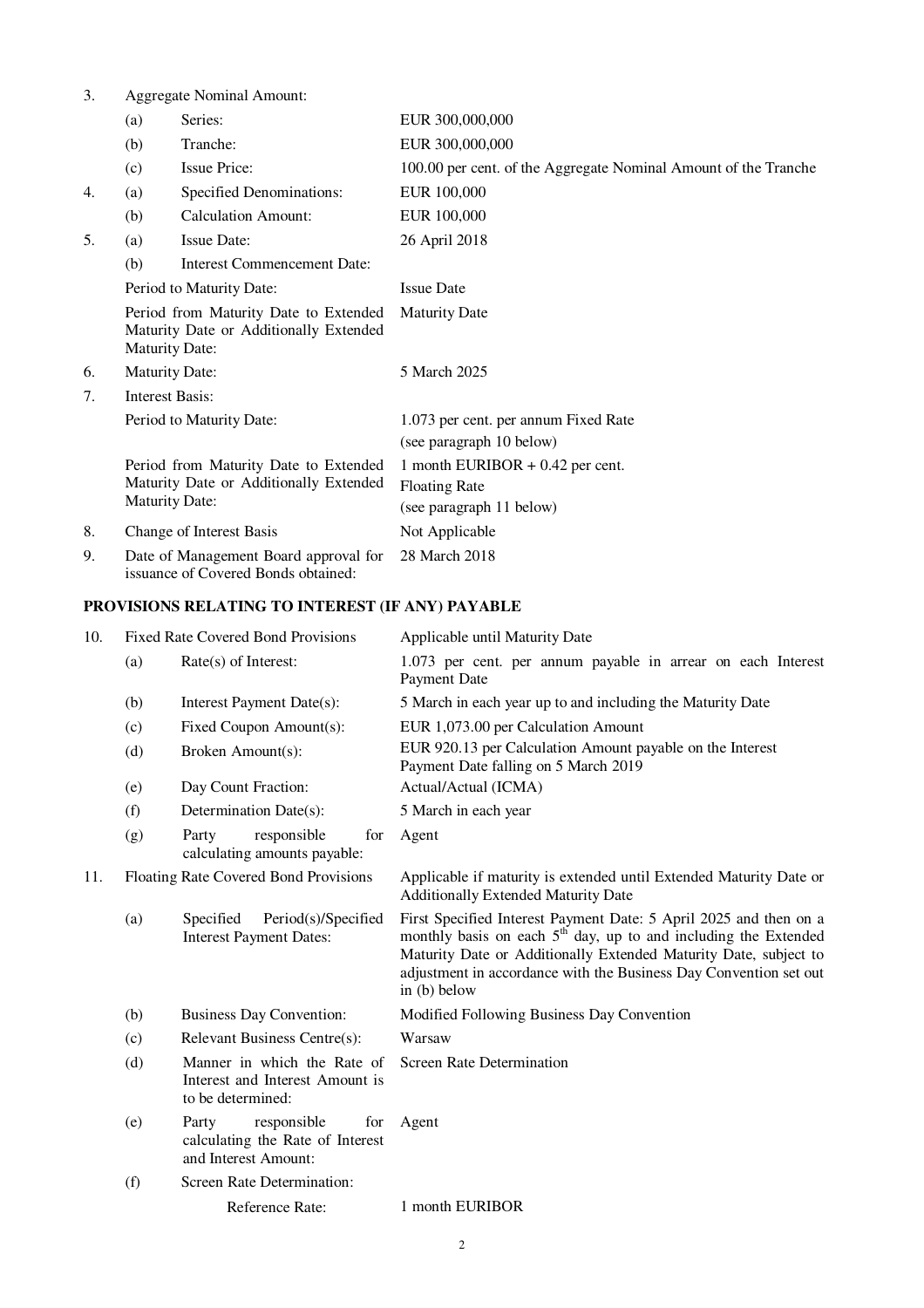|     |     | Determination<br>Interest<br>Date(s):      | the second day on which the TARGET2 System is open prior to the<br>start of each Interest Period |
|-----|-----|--------------------------------------------|--------------------------------------------------------------------------------------------------|
|     |     | Relevant Screen Page:                      | Reuters EURIBOR01                                                                                |
|     |     | Reference Banks:                           | Not Applicable                                                                                   |
|     | (g) | <b>ISDA</b> Determination:                 |                                                                                                  |
|     |     | Floating Rate Option:                      | Not Applicable                                                                                   |
|     |     | Designated Maturity:                       | Not Applicable                                                                                   |
|     |     | <b>Reset Date:</b>                         | Not Applicable                                                                                   |
|     | (h) | Linear Interpolation                       | Not Applicable                                                                                   |
|     | (i) | $Margin(s)$ :                              | 0.42 per cent. per annum                                                                         |
|     | (j) | Minimum Rate of Interest:                  | Not Applicable                                                                                   |
|     | (k) | Maximum Rate of Interest:                  | Not Applicable                                                                                   |
|     | (1) | Day Count Fraction:                        | Actual/360                                                                                       |
| 12. |     | <b>Zero Coupon Covered Bond Provisions</b> | Not Applicable                                                                                   |
|     |     |                                            |                                                                                                  |

### **PROVISIONS RELATING TO REDEMPTION**

13. Final Redemption Amount of each EUR 100,000 per Calculation Amount Covered Bond:

### **GENERAL PROVISIONS APPLICABLE TO THE COVERED BONDS**

14. Relevant Financial Centre(s) or other Warsaw, Luxembourg special provisions relating to Payment Dates:

## **MISCELLANEOUS**

- 15. Form of Covered Bonds:
	- (a) Form: Temporary Global Covered Bond exchangeable for a Permanent Global Covered Bond

(b) New Global Note (NGCB): Yes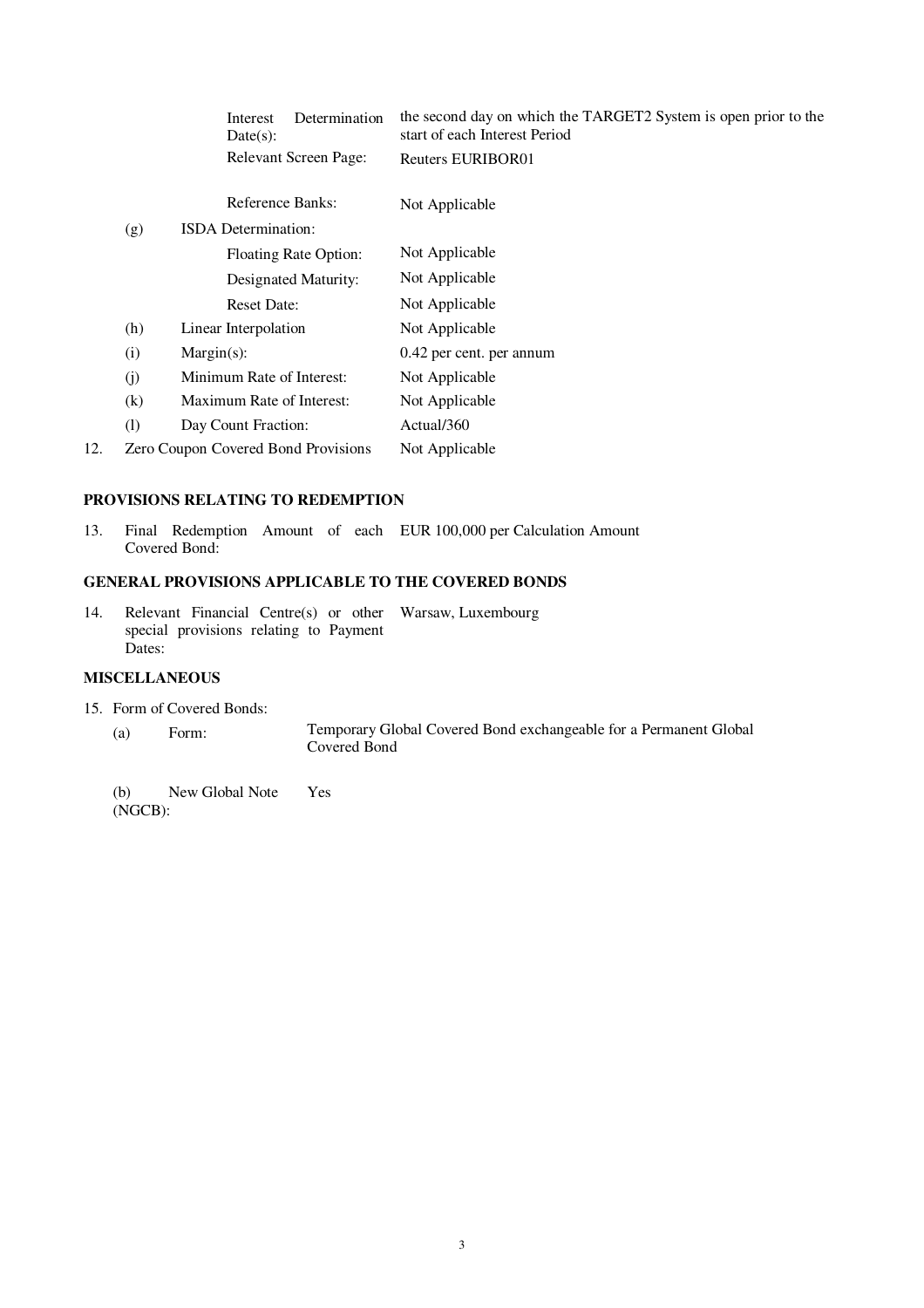**MBANK HIPOTECZNY S.A.** Signed on behalf of the Bank:

André Kuli2

By: Andrzej Kulik

 $Q_{real,0}$ 

By: Grzegorz Trawiński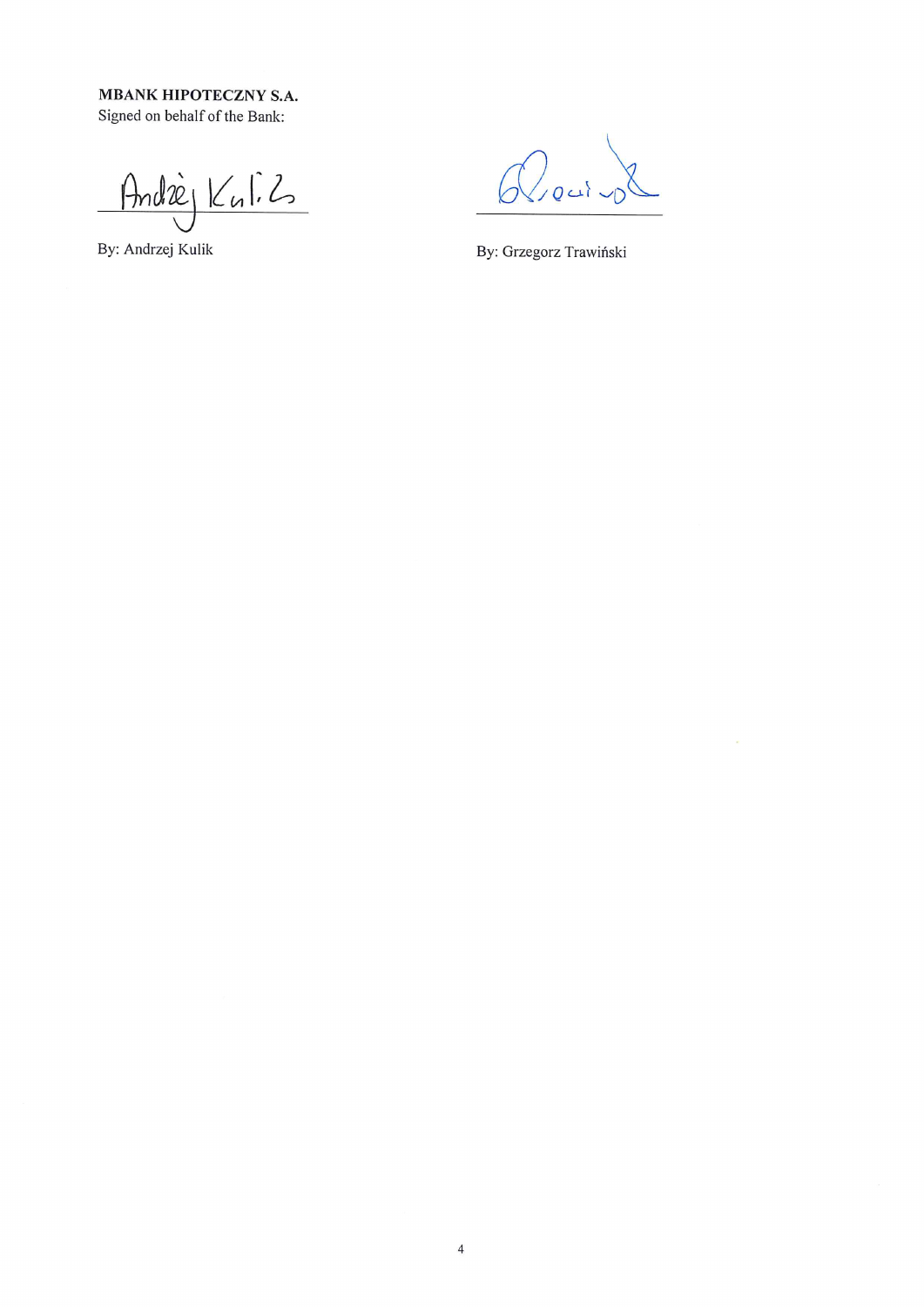COVER POOL MONITOR OF MBANK HIPOTECZNY S.A.

 $\sim$   $\sim$   $\sim$   $\sim$ By: Piotr Czyżewski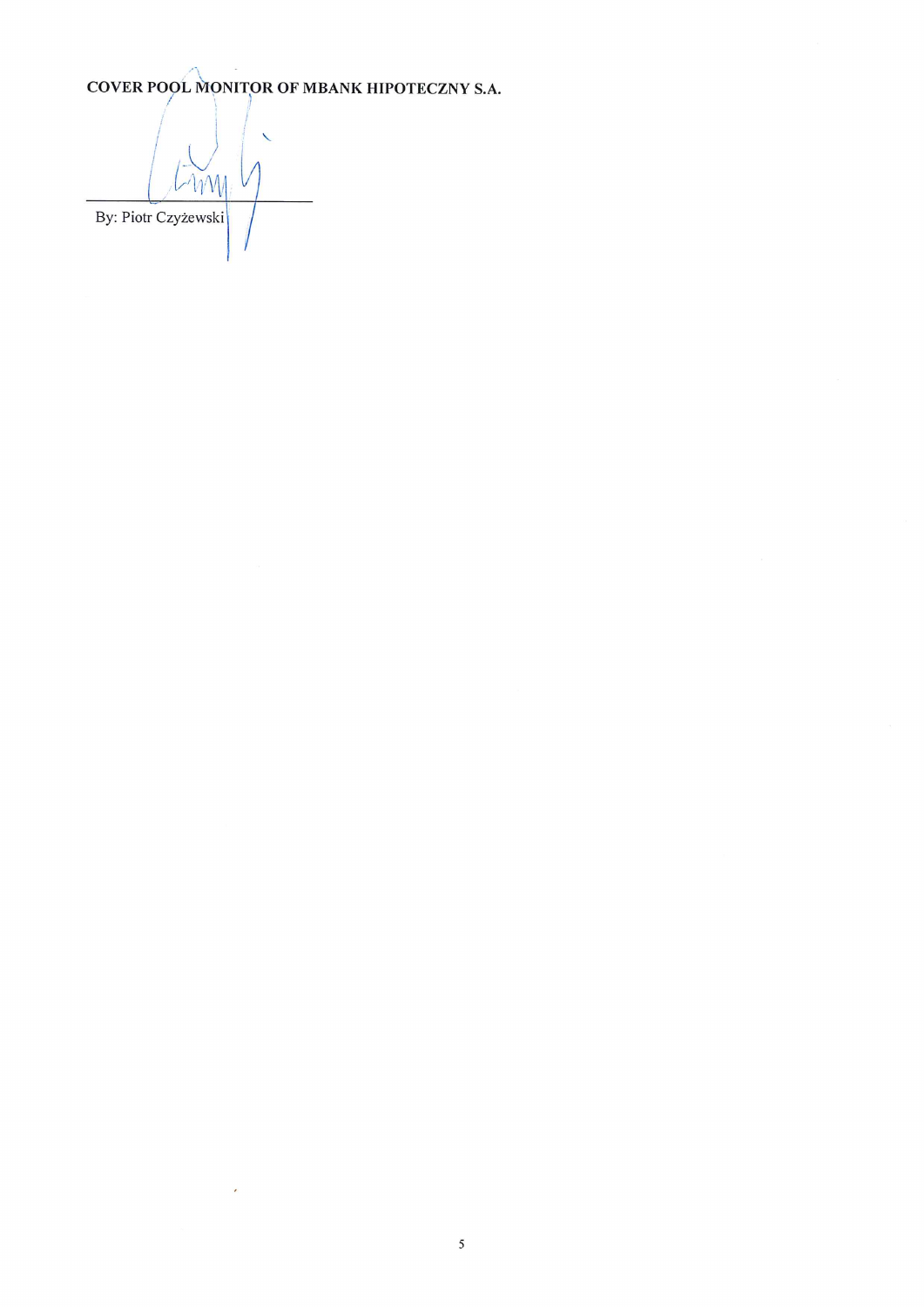### **PART B – OTHER INFORMATION**

### **1. LISTING AND ADMISSION TO TRADING**

(i) Listing: Luxembourg (ii) Admission to trading: Application has been made for the Covered Bonds to be admitted to trading on the regulated market of the Luxembourg Stock

Exchange.

### **2. RATINGS**

Ratings: The Covered Bonds to be issued have been rated "A / Positive" Outlook" by Fitch Ratings ("**Fitch**")*.* Fitch is established in the European Union and is registered under Regulation (EC) No. 1060/2009 (as amended) (the "**CRA Regulation**"). The list of registered and certified rating agencies is published by the European Securities and Markets Authority on its website (http://www.esma.europa.eu/page/List-registered-and-certified-CRAs) in accordance with the CRA Regulation.

### **3. INTERESTS OF NATURAL AND LEGAL PERSONS INVOLVED IN THE ISSUES**

Save for any fees payable to the Managers, so far as the Bank is aware, no person involved in the issue of the Covered Bonds has an interest material to the offer. The Managers and their affiliates have engaged, and may in the future engage, in investment banking and/or commercial banking transactions with, and may perform other services for, the Bank and its affiliates in the ordinary course of business.

### **4. EXPENSES RELATING TO ADMISSION TO TRADING**

Estimated expenses relating to the EUR 1,350 admission to trading

### **5. YIELD (Fixed Rate Covered Bonds only)**

|    | Indication of yield: |                                                                                                                                                                                                | 1.073 per cent. per annum                                                                                                                                                                                                                                                                                                                     |  |  |
|----|----------------------|------------------------------------------------------------------------------------------------------------------------------------------------------------------------------------------------|-----------------------------------------------------------------------------------------------------------------------------------------------------------------------------------------------------------------------------------------------------------------------------------------------------------------------------------------------|--|--|
| 6. |                      | <b>OPERATIONAL INFORMATION</b>                                                                                                                                                                 |                                                                                                                                                                                                                                                                                                                                               |  |  |
|    | (i)                  | <b>ISIN Code:</b>                                                                                                                                                                              | XS1812878889                                                                                                                                                                                                                                                                                                                                  |  |  |
|    | (ii)                 | Common Code:                                                                                                                                                                                   | 181287888                                                                                                                                                                                                                                                                                                                                     |  |  |
|    | (iii)                | Clearing System:                                                                                                                                                                               |                                                                                                                                                                                                                                                                                                                                               |  |  |
|    |                      | Any clearing system(s) other<br>than Clearstream, Luxembourg,<br>and, Euroclear Bank S.A./N.V.<br>or Clearstream, Frankfurt, the<br>identification<br>relevant<br>$number(s)$ and address(es): | Not Applicable                                                                                                                                                                                                                                                                                                                                |  |  |
|    |                      | Clearstream, Frankfurt:                                                                                                                                                                        | Not Applicable                                                                                                                                                                                                                                                                                                                                |  |  |
|    | (iv)                 | Delivery:                                                                                                                                                                                      | Delivery against payment                                                                                                                                                                                                                                                                                                                      |  |  |
|    | (v)                  | addresses<br><b>Names</b><br>and<br>of<br>additional Paying Agent(s) (if<br>$any)$ :                                                                                                           | Not Applicable                                                                                                                                                                                                                                                                                                                                |  |  |
|    | (vi)                 | Intended to be held in a manner<br>which would allow Eurosystem<br>eligibility:                                                                                                                |                                                                                                                                                                                                                                                                                                                                               |  |  |
|    |                      | In case of a New Global Note<br>(NGCB):                                                                                                                                                        | Yes. Note that the designation "yes" simply means that the Covered<br>Bonds are intended upon issue to be deposited with one of the<br>ICSDs or Clearstream, Frankfurt, as the case may be, as common<br>safekeeper and does not necessarily mean that the Covered Bonds<br>will be recognised as eligible collateral for Eurosystem monetary |  |  |

policy and intra-day credit operations by the Eurosystem either upon issue or at any or all times during their life. Such recognition will depend upon the ECB being satisfied that Eurosystem